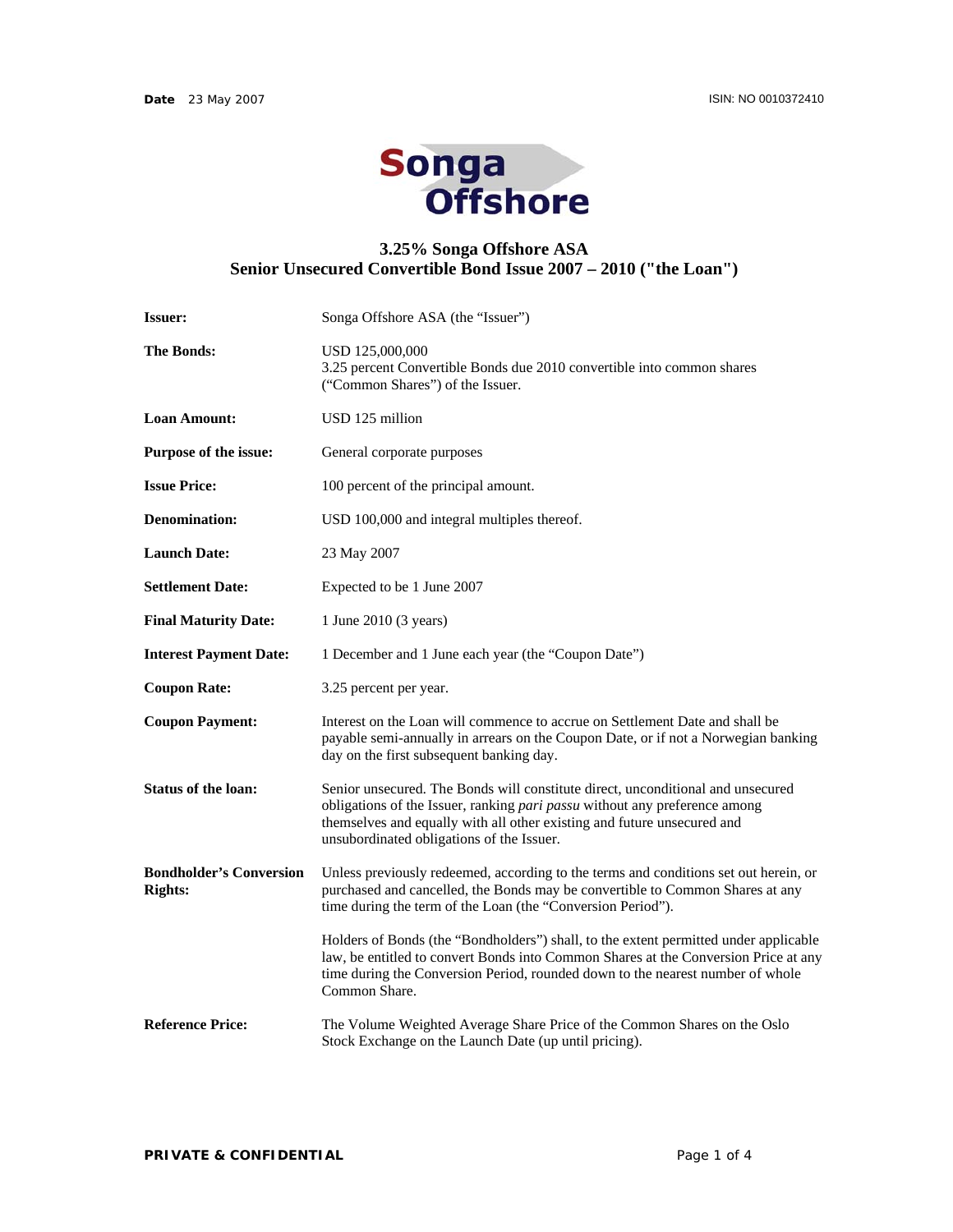| <b>Initial Conversion Price:</b>                     | NOK 80.50698 per share equal to a 35 percent Common Share price premium of the<br>Reference Price (NOK 59.6348)                                                                                                                                                                                                                                                                                                                                                                                                                                                                                                                                        |  |
|------------------------------------------------------|--------------------------------------------------------------------------------------------------------------------------------------------------------------------------------------------------------------------------------------------------------------------------------------------------------------------------------------------------------------------------------------------------------------------------------------------------------------------------------------------------------------------------------------------------------------------------------------------------------------------------------------------------------|--|
|                                                      | Official reference exchange rate provided by the European Central Bank on the<br>Launch date: USDNOK 6.02<br>Initial Conversion price in $USD = 13.37325$                                                                                                                                                                                                                                                                                                                                                                                                                                                                                              |  |
|                                                      | Conversion ratio pr. USD 100,000 is 7477.613                                                                                                                                                                                                                                                                                                                                                                                                                                                                                                                                                                                                           |  |
| <b>Adjustment to the</b><br><b>Conversion Price:</b> | The Loan will be subject to normal provisions for adjustment of the conversion price<br>to avoid dilution of the Bondholders' values (adjustment for dividends, share splits,<br>any other distributions to all or any substantial part of the Issuer's shareholders, etc).                                                                                                                                                                                                                                                                                                                                                                            |  |
| <b>Conversion Price:</b>                             | The Initial Conversion Price with any adjustments as determined by the "Adjustment"<br>to the Conversion Price".                                                                                                                                                                                                                                                                                                                                                                                                                                                                                                                                       |  |
| <b>Issuer's Call Option:</b>                         | Not callable.                                                                                                                                                                                                                                                                                                                                                                                                                                                                                                                                                                                                                                          |  |
| <b>Covenants:</b>                                    | Minimum Market Adjusted Equity: The Issuer shall maintain a Market Adjusted<br>Equity ratio of at least 27,5%. The Market Adjusted Equity ratio shall be adjusted<br>for the market value of the Issuer's rigs - which shall be valued annually by<br>calculating the average valuation (no physical inspection) as carried out by at least<br>two rig brokers who are independent of the Issuer in all ways and who can be<br>approved by the Loan Trustee.                                                                                                                                                                                           |  |
|                                                      | The Market Adjusted Equity ratio shall be observed at all times, and reported to the<br>Loan Trustee annually in connection with the Company's annual reporting.                                                                                                                                                                                                                                                                                                                                                                                                                                                                                       |  |
| <b>Change of domicile:</b>                           | The Issuer may, without a bondholders meeting, change its domicile (to Cyprus or<br>other domicile acceptable to the Loan Trustee) provided that:                                                                                                                                                                                                                                                                                                                                                                                                                                                                                                      |  |
|                                                      | the Issuer fully assign its obligations and rights pursuant to the Loan<br>a)<br>Agreement to the re-domiciled Issuer.<br>the Issuer provides written documentation evidencing the completion of a<br>b)<br>change of domicile.<br>the Issuer provides legal opinions in a form and content acceptable to the<br>c)<br>Loan Trustee from such new jurisdictions in a form the Loan Trustee may reasonably<br>require to confirm duly execution, perfection and enforceability of Issuer's<br>obligations under the Loan Agreement converted to the new domicile.<br>the shares of the re-domiciled Issuer are listed on the Oslo Stock Exchange.<br>d) |  |
| Default:                                             | The Loan Agreement will be subject to customary event of default provisions subject<br>to a threshold of USD 10 million.                                                                                                                                                                                                                                                                                                                                                                                                                                                                                                                               |  |
| Other conditions:                                    | The Issuer shall not without the approval of the Trustee or, where necessary, a<br>Bondholders' meeting:                                                                                                                                                                                                                                                                                                                                                                                                                                                                                                                                               |  |
|                                                      | (a) cease to carry on its business;<br>(b) sell or dispose of all or a substantial part of its operations or materially<br>change the nature of its business, and (for both alternatives) the action in the<br>reasonable opinion of the Trustee materially jeopardizes the Issuer's ability<br>to fulfill its obligations under the Loan Agreement.                                                                                                                                                                                                                                                                                                   |  |
| Issuer's ownership<br>of Bonds:                      | The Issuer has the right to acquire and own the bonds. Such bonds may at the Issuer's<br>discretion be retained, cancelled, sold and/or used for partial redemption.                                                                                                                                                                                                                                                                                                                                                                                                                                                                                   |  |
| <b>Governing Law:</b>                                | Disputes arising out of or in connection with the Loan Agreement which are not                                                                                                                                                                                                                                                                                                                                                                                                                                                                                                                                                                         |  |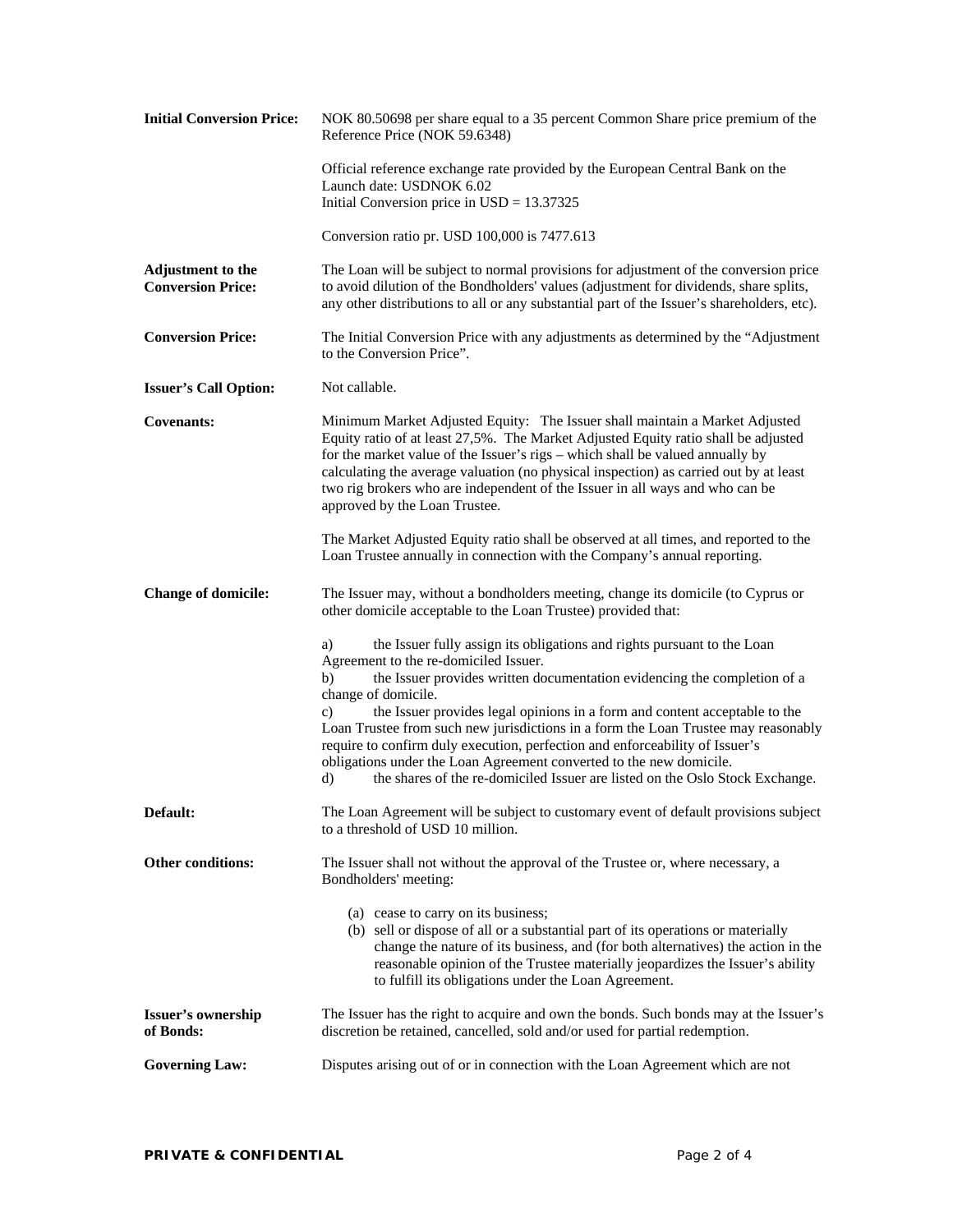|                                                   | resolved amicably shall be resolved in accordance with Norwegian law and in the<br>Norwegian courts.                                                                                                                                                                                                                                                                                                                   |  |  |  |
|---------------------------------------------------|------------------------------------------------------------------------------------------------------------------------------------------------------------------------------------------------------------------------------------------------------------------------------------------------------------------------------------------------------------------------------------------------------------------------|--|--|--|
| Listing:                                          | The Bonds will not be listed.                                                                                                                                                                                                                                                                                                                                                                                          |  |  |  |
| <b>Approvals / Permissions</b><br>and subject to: | All necessary corporate resolutions for the approval and issuance of the Bonds and<br>the documentation in connection therewith including but not limited to the execution<br>of the Loan Agreement.                                                                                                                                                                                                                   |  |  |  |
| <b>Trustee:</b>                                   | Norsk Tillitsmann ASA, Postboks 1470 Vika, 0116 Oslo, Norway.                                                                                                                                                                                                                                                                                                                                                          |  |  |  |
| Arranger:                                         | ABG Sundal Collier Norge ASA                                                                                                                                                                                                                                                                                                                                                                                           |  |  |  |
| <b>Paying Agent:</b>                              | Nordea Bank Norge ASA                                                                                                                                                                                                                                                                                                                                                                                                  |  |  |  |
| <b>Securities Depository:</b>                     | The Norwegian Central Securities Depository (VPS).                                                                                                                                                                                                                                                                                                                                                                     |  |  |  |
| <b>Change of Control:</b>                         | Change of Control Event: An event where a shareholder of the Issuer or a group of<br>affiliated shareholders, or companies, directly or indirectly (including purchase,<br>merger etc.) have acquired the right to cast, at a general meeting of shareholders of<br>the Issuer, more than 50 percent of the votes that may ordinarily be cast in a general<br>meeting.                                                 |  |  |  |
|                                                   | If a Change of Control Event has occurred, the Issuer shall make an offer to the<br>Bondholders to, at the Bondholders' election:<br>either:                                                                                                                                                                                                                                                                           |  |  |  |
|                                                   |                                                                                                                                                                                                                                                                                                                                                                                                                        |  |  |  |
|                                                   | (i)<br>purchase the Bonds at 100 percent of their principal amount together with<br>accrued interest:                                                                                                                                                                                                                                                                                                                  |  |  |  |
|                                                   | or:<br>convert the Bonds at the Change of Control Conversion Price, as set out<br>(ii)<br>below, but in each case adjusted, if appropriate, under the provisions of the Loan<br>Agreement provided that no adjustment to the Conversion Price will be made in<br>respect of such Change of Control Event other than pursuant to the Loan Agreement<br>in respect of exercise of the conversion right as set out below: |  |  |  |
|                                                   |                                                                                                                                                                                                                                                                                                                                                                                                                        |  |  |  |
|                                                   | $\text{COCCP} = \text{OCP} / (1 + (\text{CP} \times (c/t)))$ where:                                                                                                                                                                                                                                                                                                                                                    |  |  |  |
|                                                   | $COCCP =$<br>Change of Control Conversion Price;                                                                                                                                                                                                                                                                                                                                                                       |  |  |  |
|                                                   | $OCP =$ Conversion Price;                                                                                                                                                                                                                                                                                                                                                                                              |  |  |  |
|                                                   | $CP =$<br>means 35 percent;                                                                                                                                                                                                                                                                                                                                                                                            |  |  |  |
|                                                   | means the number of days from and including the date of the Change of<br>$c =$<br>Control Event to but excluding the Final Maturity Date; and                                                                                                                                                                                                                                                                          |  |  |  |
|                                                   | means the number of days from and including the Settlement Date to but<br>$t =$<br>excluding the Final Maturity Date.                                                                                                                                                                                                                                                                                                  |  |  |  |
| <b>Loan Agreement</b>                             | The Loan Agreement will be entered into, on standard terms and conditions for<br>such bond loans, by the Issuer and the Trustee acting as the bondholders'<br>representative.                                                                                                                                                                                                                                          |  |  |  |
|                                                   | The Loan Agreement will be entered into between the Issuer and the Trustee prior to<br>the Disbursement Date. The Loan Agreement regulates the bondholders' rights and                                                                                                                                                                                                                                                 |  |  |  |